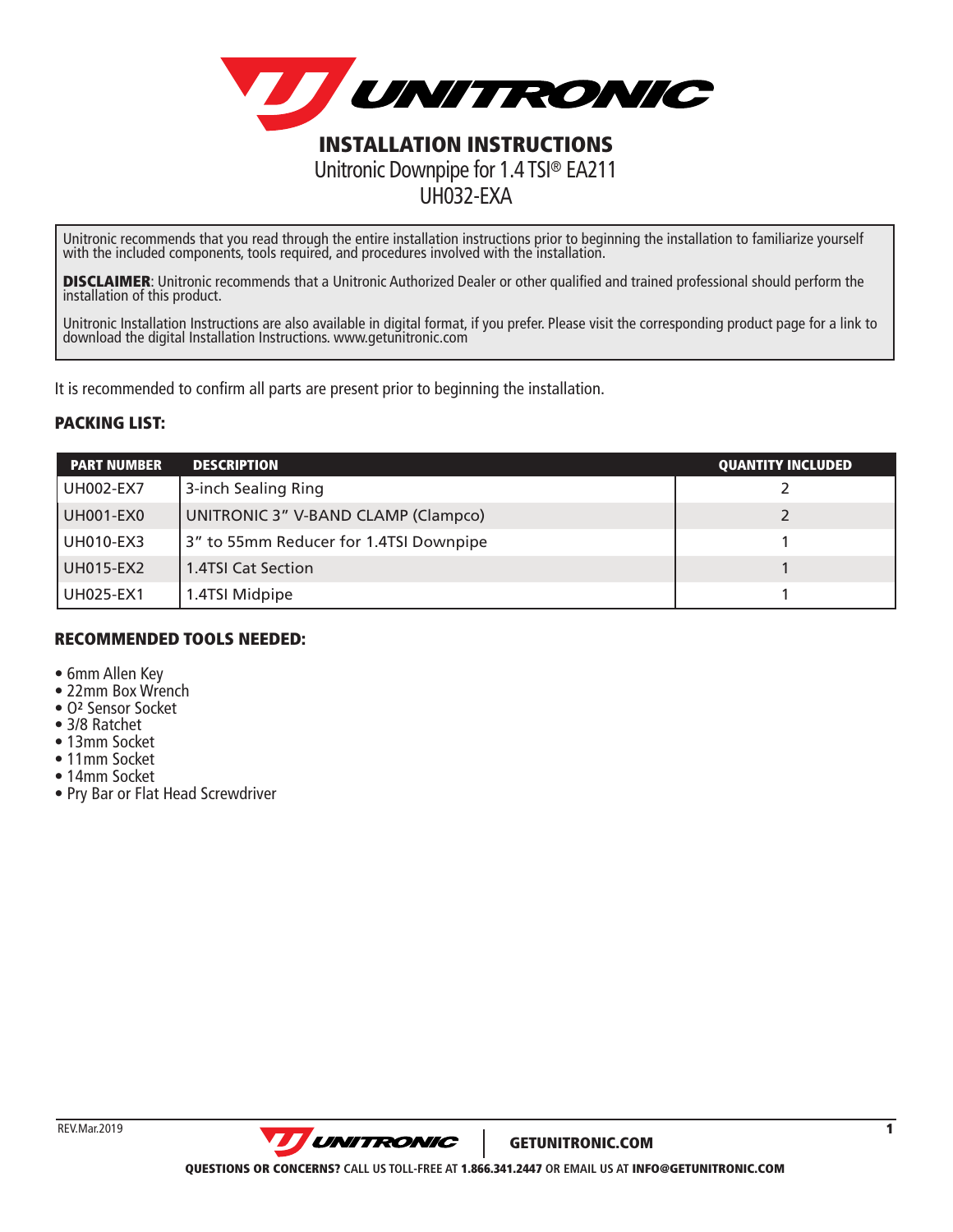

Place the vehicle on jack stands or vehicle hoist and open the engine compartment. 1

- Unplug the primary Oxygen sensor near the brake fluid reservoir. (See Fig. A) 2
- Remove the Oxygen sensor wiring from the firewall retaining clips. (see Fig. B) 3
- Using your Oxygen sensor socket, remove the Oxygen sensor. Be careful not to twist the wires too much while removing the sensor. (See Fig. C) 4
- Using your extension and 13mm socket, loosen the Downpipe bracket nut on the left-hand side (See Fig. D) 5
- Using your 6mm Allen Key and 3/8" ratchet, remove the fastener from the factory V-Band. (See Fig. E) 6
- Using your pry bar or flat head screwdriver, remove the factory V-Band. (see Fig. F) 7
- From under the vehicle, use your 13mm socket to remove the two (2) fasteners on the downpipe bracket. (See Fig G) 8
- Using your 13mm socket, remove the four (4) fasteners on the chassis reinforcement bracket. (See. Fig H) 9





FIG. E

REV.Mar.2019



FIG. B FIG. C





FIG. G FIG. H

FIG. A FIG. D FIG. B FIG. D FIG. C FIG. D FIG. D FIG. D FIG. D



GETUNITRONIC.COM QUESTIONS OR CONCERNS? **CALL US TOLL-FREE AT** 1.866.341.2447 **OR EMAIL US AT** INFO@GETUNITRONIC.COM

 $\overline{2}$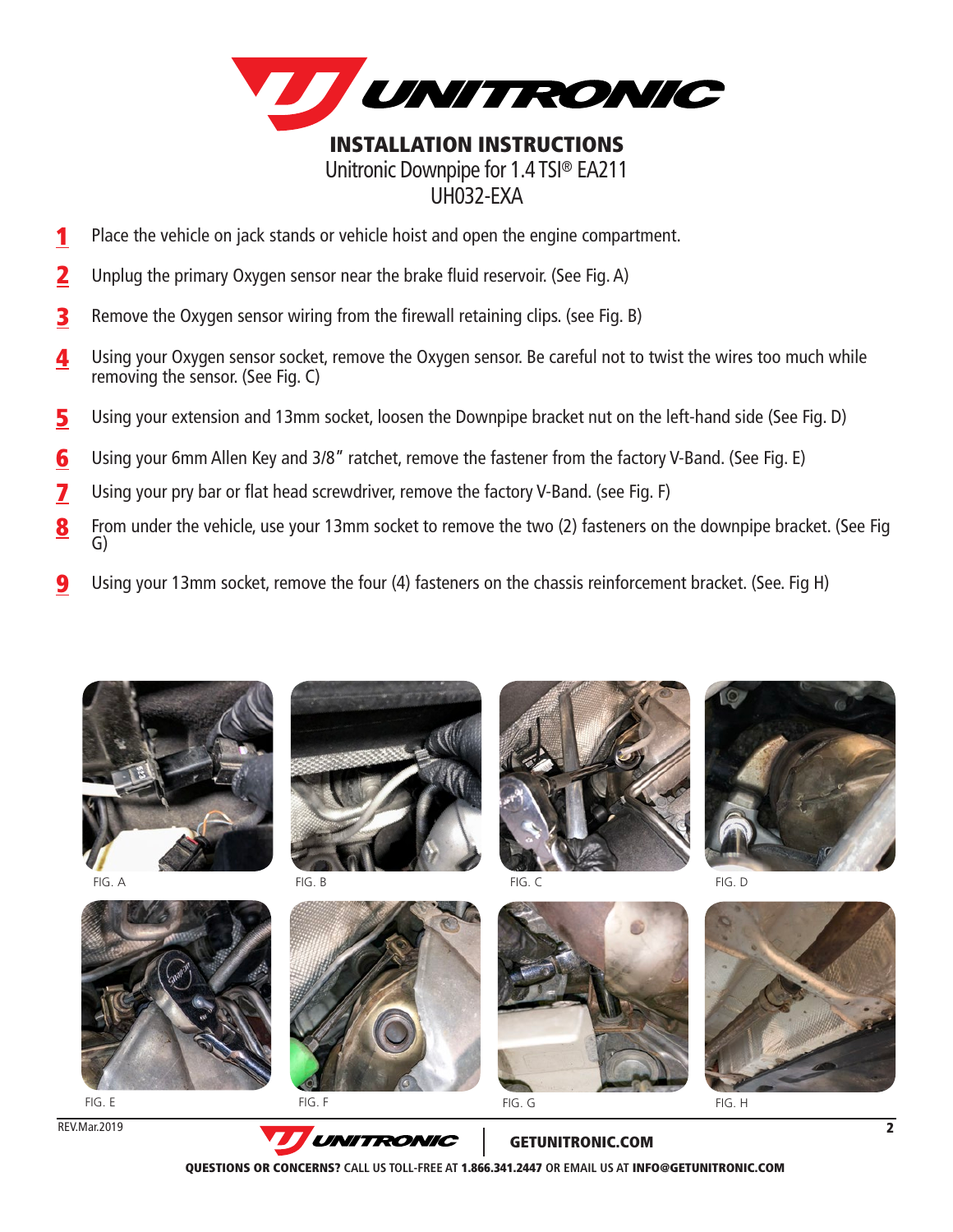

## INSTALLATION INSTRUCTIONS Unitronic Downpipe for 1.4 TSI® EA211 UH032-EXA

- **10** Using your 13mm socket, loosen the two (2) fasteners on the middle exhaust sleeve clamp. (See. Fig I)
- **11** Using your 22mm wrench, remove the bottom Oxygen Sensor. Be careful not to twist the wires too much while removing the sensor. (See Fig. J)
- 12 Using your 13mm socket, remove the two (2) fasteners holding the downpipe bracket to the subframe. (See. Fig K)
- **13** Remove the downpipe from the vehicle by rotating it to the side and sliding it out. (See Fig. L)
- **14** Remove the downpipe bracket by pulling it off the OEM downpipe. (See Fig. M)
- **15** Locate the Unitronic Cat Section (UH015-EX2) install the cat section onto the turbo be sure to align the two (2) studs from the downpipe bracket into their specific slots on the downpipe. Re-install the two (2) nuts. Leave them hand tight to ensure proper alignment at the turbo. (See Fig. N)
- **16** Reinstall the factory V-Band, leave it hand tight.
- **17** Tighten the two (2) fasteners on the downpipe bracket along with the factory V-Band. (See Fig. 0)
- **18** Re-install the upper Oxygen Sensor. Plug it back into the connector. (See Fig. P)
- **19** Locate the Unitronic Midpipe (UH025-EX1) and install the lower downpipe subframe bracket onto the mounting bracket of the Midpipe.







**UNITRONIC** 



FIG. K



FIG. L

REV.Mar.2019



GETUNITRONIC.COM

QUESTIONS OR CONCERNS? **CALL US TOLL-FREE AT** 1.866.341.2447 **OR EMAIL US AT** INFO@GETUNITRONIC.COM